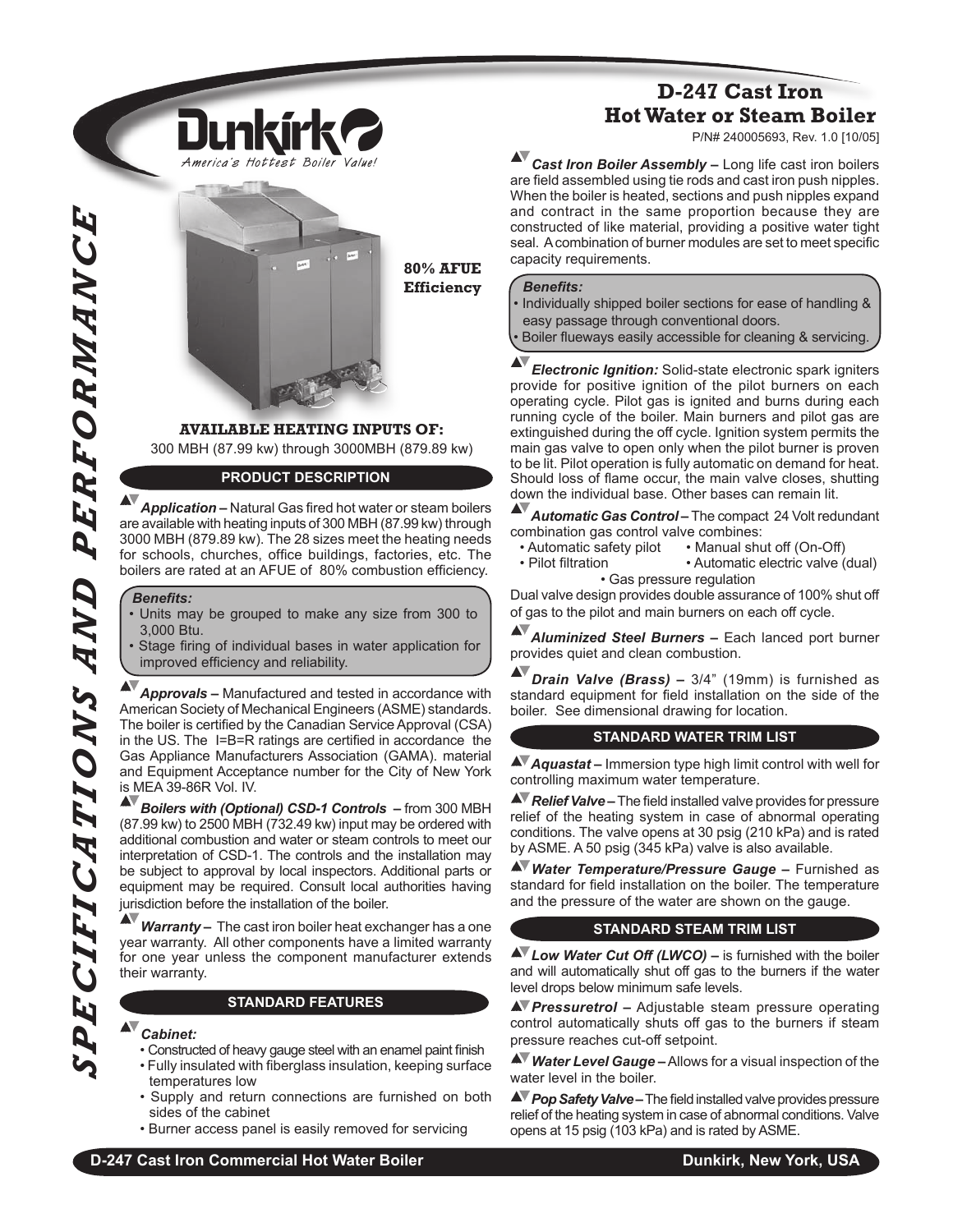### **D-247 CAST IRON COMMERCIAL HOT WATER OR STEAM BOILER**





| <b>IBR Ratings and Capacities - Chart #1</b> |                              |                             |                         |                            |                     |                                  |                |                     |                                 |                                   |                                                            |                 |               |
|----------------------------------------------|------------------------------|-----------------------------|-------------------------|----------------------------|---------------------|----------------------------------|----------------|---------------------|---------------------------------|-----------------------------------|------------------------------------------------------------|-----------------|---------------|
| <b>Boiler</b>                                | <b>A.G.A.</b><br>Input $(1)$ | <b>A.G.A.</b><br>Output (1) |                         | NET I=B=R Ratings (2)      |                     | <b>Fule Outlet No.</b><br>& Size |                | Chimney<br>Size (6) | <b>Flue</b><br><b>Collector</b> | <b>Horsepower</b><br><b>Gross</b> | <b>Pressure</b><br><b>Drop Thru</b><br><b>Water Boiler</b> |                 |               |
| <b>Model</b><br>No.                          | <b>Btu Mbh</b>               | <b>Btu Mbh</b>              | <b>Steam</b><br>Sq. Ft. | <b>Steam</b><br><b>But</b> | Water<br><b>Btu</b> | 8"                               | 10"            | 12"                 | I.D. x Ht.                      | Size to<br><b>Chimney</b>         | Output (4)                                                 | (5)<br>In.      |               |
|                                              |                              |                             | (3)                     | <b>Mbh</b>                 | Mbh                 |                                  |                |                     |                                 |                                   |                                                            | <b>GPM</b>      | Water         |
| D-247 300                                    | 300                          | 240                         | 750                     | 180                        | 209                 | $\mathbf{1}$                     |                |                     | 8"x20"                          | 8                                 | 7.16                                                       | 18.9<br>37.8    | 0.10<br>0.50  |
| D-247 400                                    | 400                          | 320                         | 1000                    | 240                        | 278                 |                                  | 1              |                     | 10'x20'                         | 10                                | 9.55                                                       | 25.2<br>50.4    | 0.27<br>0.86  |
| D-247 500                                    | 500                          | 400                         | 1250                    | 300                        | 348                 |                                  |                | $\mathbf{1}$        | 12"x20'                         | 12                                | 11.94                                                      | 31.5<br>63.0    | 0.40<br>1.20  |
| D-247 600                                    | 600                          | 480                         | 1500                    | 360                        | 417                 | 2                                |                |                     | 12"x20"                         | 12                                | 14.33                                                      | 37.8<br>75.6    | 0.50<br>1.70  |
| D-247 700                                    | 700                          | 560                         | 1750                    | 420                        | 487                 | $\mathbf{1}$                     | $\mathbf{1}$   |                     | 12"x20"                         | 12                                | 16.72                                                      | 44.1<br>88.2    | 0.70<br>2.50  |
| D-247 800                                    | 800                          | 640                         | 2000                    | 480                        | 557                 |                                  | $\overline{2}$ |                     | 14"x20"                         | 14                                | 19.10                                                      | 50.4<br>100.8   | 0.88<br>2.90  |
| D-247 900                                    | 900                          | 720                         | 2250                    | 540                        | 626                 |                                  | $\mathbf{1}$   | $\mathbf{1}$        | 14"x20"                         | 14                                | 2149                                                       | 56.7<br>113.4   | 1.10<br>3.80  |
| D-247 1000                                   | 1000                         | 800                         | 2500                    | 600                        | 696                 |                                  |                | 2                   | 14"x20"                         | 14                                | 23.88                                                      | 63.0<br>126.0   | 1.30<br>4.00  |
| D-247 1100                                   | 1100                         | 880                         | 2750                    | 660                        | 765                 | $\mathbf{1}$                     | 2              |                     | 16"x20"                         | 16                                | 26.27                                                      | 69.3<br>138.6   | 1.50<br>5.00  |
| D-247 1200                                   | 1200                         | 960                         | 3000                    | 720                        | 835                 |                                  | 3              |                     | 16"x20"                         | 16                                | 28.66                                                      | 75.6<br>151.2   | 1.80<br>6.00  |
| D-247 1300                                   | 1300                         | 1040                        | 3250                    | 780                        | 904                 | $\mathbf{1}$                     |                | 2                   | 16"x20"                         | 16                                | 31.04                                                      | 81.9<br>163.8   | 2.00<br>5.60  |
| D-247 1400                                   | 1400                         | 1120                        | 3500                    | 840                        | 974                 |                                  | 1              | 2                   | 18"x20"                         | 18                                | 33.43                                                      | 88.2<br>176.4   | 2.40<br>7.00  |
| D-247 1500                                   | 1500                         | 1200                        | 3750                    | 900                        | 1043                |                                  |                | 3                   | 18"x20                          | 18                                | 35.82                                                      | 94.5<br>189.0   | 2.60<br>8.30  |
| D-247 1600                                   | 1600                         | 1280                        | 4008                    | 962                        | 1113                |                                  | $\overline{4}$ |                     | 18"x20"                         | 18                                | 83.21                                                      | 100.8<br>201.0  | 2.80<br>9.60  |
| D-247 1700                                   | 1700                         | 1360                        | 4283                    | 1028                       | 1183                | $\mathbf{1}$                     | $\mathbf{1}$   | $\overline{2}$      | 18"x20"                         | 18                                | 40.60                                                      | 107.1<br>214.2  | 3.15<br>10.30 |
| D-247 1800                                   | 1800                         | 1440                        | 4563                    | 1095                       | 1252                |                                  | $\overline{2}$ | $\overline{2}$      | 20"x20"                         | 20                                | 42.99                                                      | 113.4<br>226.8  | 3.50<br>11.00 |
| D-247 1900                                   | 1900                         | 1520                        | 4838                    | 1161                       | 1322                |                                  | $\mathbf{1}$   | 3                   | 20"x20"                         | 20                                | 45.37                                                      | 119.7<br>239.4  | 4.00<br>12.50 |
| D-247 2000                                   | 2000                         | 1600                        | 5117                    | 1228                       | 1391                |                                  |                | $\overline{4}$      | 20"x20                          | 20                                | 47.76                                                      | 126.0<br>252.0  | 4.50<br>14.00 |
| D-247 2100                                   | 2100                         | 1680                        | 5392                    | 1294                       | 1461                | 2                                |                | 3                   | 20"x20"                         | 20                                | 50.15                                                      | 132.3<br>264.6  | 4.95<br>16.00 |
| D-247 2200                                   | 2200                         | 7160                        | 5671                    | 1361                       | 1530                |                                  | 3              | 2                   | 22"x20"                         | 22                                | 52.54                                                      | 138.6<br>277.2  | 5.40<br>18.00 |
| D-247 2300                                   | 2300                         | 1840                        | 5913                    | 1426                       | 1600                |                                  | 2              | 3                   | 22"x20"                         | 22                                | 54.93                                                      | 144.9<br>289.8  | 5.70<br>17.00 |
| D-247 2400                                   | 2400                         | 1920                        | 6213                    | 1491                       | 1670                |                                  | 1              | 4                   | 22"x20'                         | 22                                | 57.31                                                      | 151.2<br>302.4  | 8.00<br>19.00 |
| D-247 2500                                   | 2500                         | 2000                        | 6471                    | 1553                       | 1739                |                                  |                | 5                   | 22"x20                          | 22                                | 59.70                                                      | 157.5<br>315.0  | 8.00<br>20.50 |
| D-247 2600                                   | 2600                         | 2080                        | 6729                    | 1615                       | 1809                | $\overline{2}$                   |                | $\overline{4}$      | 22"x20"                         | 22                                | 62.09                                                      | 163.8<br>327.6  | 7.00<br>24.00 |
| D-247 2700                                   | 2700                         | 2160                        | 6988                    | 1677                       | 1878                | $\mathbf{1}$                     | $\mathbf{1}$   | 4                   | 24"x20"                         | 24                                | 64.48                                                      | 170.1<br>340.2  | 7.50<br>24.00 |
| D-247 2800                                   | 2800                         | 2240                        | 7246                    | 1739                       | 1948                |                                  | $\overline{2}$ | 4                   | 24"x20"                         | 24                                | 66.87                                                      | 176.4<br>352.8  | 8.00<br>26.00 |
| D-247 2900                                   | 2900                         | 2320                        | 7504                    | 1801                       | 2017                |                                  | $\mathbf{1}$   | 5                   | 24"x20"                         | 24                                | 69.25                                                      | 182.75<br>365.5 | 8.50<br>27.50 |
| D-247 3000                                   | 3000                         | 2400                        | 7763                    | 1863                       | 2087                |                                  |                | 6                   | 24"x20                          | 24                                | 71.64                                                      | 189.1<br>378.2  | 9.00<br>9.00  |

(1) Ratings are at sea level to 2,000 feet. For altitudes above 2,000 feet, reduce all ratings 4% for each 1,000 feet above sea level.

(2) Ratings are based on selection factors recommended by Hydronics Institute for piping and pickup. Net water boiler ratings are based on an allowance of 1.15, and net steam boiler ratings are based on an allowance of 1.33. For water applications with high piping and pickup requirements, use steam rating.

(3) Ratings in square feet are computed at 240 Btuh/square foot for steam boilers.

(4) Ratings based on 33,500 Btuh per horsepower.

(5) Pressure drop based on given flow from a single outlet and returning to a single inlet at the opposite end of the boiler.

(6) Chimney sizes shown are one option based on a typical venting system as shown in Figure 21, and sized according to the National Fuel Gas Code, assuming Type B double wall vent and vent connectors. Other venting system designs are acceptable as shown on page 16. For further chimney design and sizing information, consult the National Fuel Gas<br>Code, ANSI Z223.1/NFPA 54-latest revision, or ASH for chimneys, Fireplaces, Vents, and Solid Fuel Burning Appliances, NFPA 211-latest revision. Follow standard engineering practice.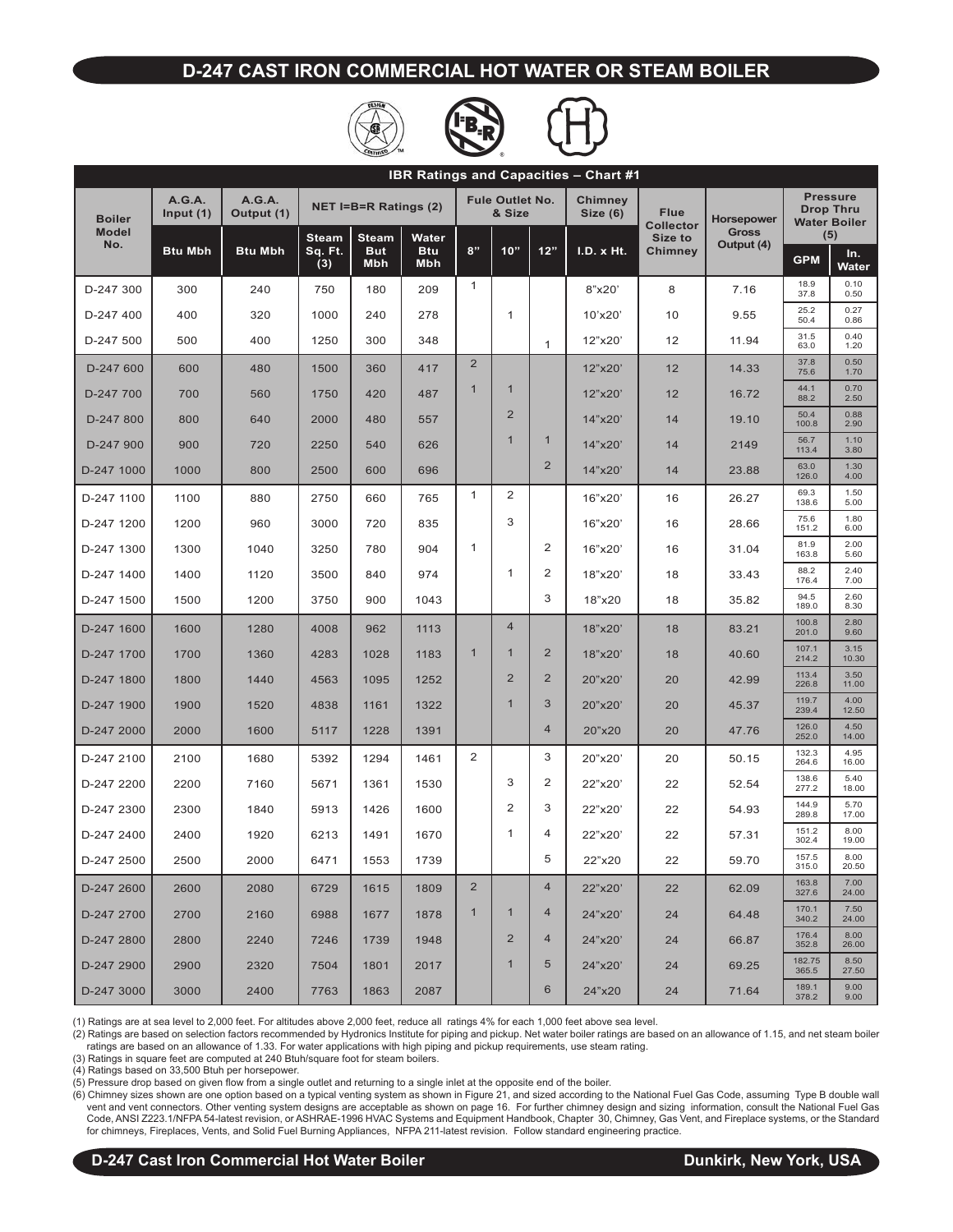## **D-247 CAST IRON COMMERCIAL HOT WATER OR STEAM BOILER**







*ALL SUPPLY AND RETURN CONNECTIONS ARE 4 INCH*

| <b>Boiler</b>                                                      |                                 | <b>Water Content</b><br>in Gallons | <b>Shipping</b><br>Weight            | A<br><b>Jacket</b>                               | AA<br>Base &                                    | $\mathbf{C}$                              | D                                          | Е                                            | F                                            | G                                           | н                                                                                     | П                                              |
|--------------------------------------------------------------------|---------------------------------|------------------------------------|--------------------------------------|--------------------------------------------------|-------------------------------------------------|-------------------------------------------|--------------------------------------------|----------------------------------------------|----------------------------------------------|---------------------------------------------|---------------------------------------------------------------------------------------|------------------------------------------------|
| Model No.                                                          | <b>Steam</b>                    | <b>Water</b>                       | Lbs.                                 | <b>Width</b><br>$\overline{L}$ to $\overline{R}$ | <b>Battery</b><br>Length                        |                                           |                                            |                                              |                                              |                                             |                                                                                       |                                                |
| D-247 300<br>D-247 400<br>D-247 500                                | 20<br>25<br>30                  | 26<br>33<br>40                     | 922<br>1133<br>1344                  | 18 3/4<br>23<br>27 1/4                           | 16 3/4<br>21<br>25 1/4                          | 93/8<br>111/2<br>13 5/8                   | $\overline{\phantom{0}}$<br>—              |                                              | -<br>—                                       |                                             | $\overline{\phantom{m}}$<br>$\qquad \qquad -$<br>$\qquad \qquad -$                    | 93/8<br>111/2<br>13 5/8                        |
| D-247 600<br>D-247 700<br>D-247 800<br>D-247 900<br>D-247 1000     | 35<br>40<br>45<br>50<br>55      | 46<br>52<br>58<br>65<br>71         | 1555<br>1766<br>1977<br>2188<br>2399 | 311/2<br>35 3/4<br>40<br>44 1/4<br>48            | 29 1/2<br>34 3/4<br>38<br>42 1/4<br>46 1/2      | 93/8<br>93/8<br>111/2<br>111/2<br>13 5/8  | 12 3/4<br>14 7/8<br>17<br>19 1/8<br>21 1/4 | -<br>—<br>—<br>-<br>$\overline{\phantom{0}}$ | —<br>–<br>-                                  |                                             | $\qquad \qquad -$<br>$\overline{\phantom{0}}$<br>$\qquad \qquad$<br>-<br>-            | 93/8<br>111/2<br>111/2<br>13 5/8<br>13 5/8     |
| D-247 1100<br>D-247 1200<br>D-247 1300<br>D-247 1400<br>D-247 1500 | 60<br>65<br>70<br>75<br>80      | 78<br>84<br>91<br>97<br>104        | 2610<br>2821<br>3032<br>3243<br>3454 | 52 3/4<br>57<br>61 1/4<br>65 1/2<br>69 3/4       | 50 3/4<br>55<br>59 1/4<br>63 1/2<br>67 3/4      | 93/8<br>111/2<br>93/8<br>111/2<br>13 5/8  | 14 7/8<br>17<br>17<br>19 1/8<br>21 1/4     | 17<br>17<br>211/4<br>211/4<br>21 1/4         | —<br>—<br>$\overline{\phantom{0}}$<br>—      | -<br>$\overline{\phantom{0}}$               | $\qquad \qquad -$<br>$\overline{\phantom{m}}$<br>$\qquad \qquad -$                    | 111/2<br>111/2<br>13 5/8<br>13 5/8<br>13 5/8   |
| D-247 1600<br>D-247 1700<br>D-247 1800<br>D-247 1900<br>D-247 2000 | 85<br>90<br>95<br>100<br>105    | 110<br>117<br>123<br>130<br>136    | 3665<br>3876<br>4087<br>4298<br>4509 | 74<br>78 1/4<br>82 1/2<br>86 3/4<br>91           | 72<br>76 1/4<br>80 1/2<br>84 3/4<br>89          | 111/2<br>93/8<br>111/2<br>111/2<br>13 5/8 | 17<br>14 7/8<br>17<br>19 1/8<br>21 1/4     | 17<br>19 1/8<br>19 1/8<br>211/4<br>211/4     | 17<br>211/4<br>211/4<br>211/4<br>211/4       |                                             | -<br>$\overline{\phantom{0}}$<br>-<br>$\qquad \qquad -$                               | 111/2<br>13 5/8<br>13 5/8<br>13 5/8<br>13 5/8  |
| D-247 2100<br>D-247 2200<br>D-247 2300<br>D-247 2400<br>D-247 2500 | 110<br>115<br>120<br>125<br>130 | 143<br>149<br>156<br>162<br>169    | 4720<br>4931<br>5142<br>5353<br>5564 | 95 1/4<br>99 1/2<br>103 3/4<br>108<br>112 1/4    | 93 1/4<br>97 1/2<br>101 3/4<br>106<br>110 1/4   | 93/8<br>111/2<br>111/2<br>111/2<br>13 5/8 | 12 3/4<br>17<br>17<br>19 1/8<br>21 1/4     | 17<br>17<br>19 1/8<br>211/4<br>21 1/4        | 211/4<br>19 1/8<br>21 1/4<br>211/4<br>21 1/4 | 211/4<br>211/4<br>211/4<br>21 1/4<br>21 1/4 | $\overline{\phantom{0}}$<br>-<br>$\overline{\phantom{m}}$<br>$\overline{\phantom{0}}$ | 13 5/8<br>13 5/8<br>13 5/8<br>13 5/8<br>13 5/8 |
| D-247 2600<br>D-247 2700<br>D-247 2800<br>D-247 2900<br>D-247 3000 | 135<br>140<br>145<br>150<br>155 | 175<br>182<br>188<br>195<br>201    | 5775<br>5986<br>6197<br>6408<br>6619 | 116 1/2<br>120 3/4<br>125<br>129 1/4<br>133 1/2  | 114 1/2<br>118 3/4<br>123<br>127 1/4<br>131 1/2 | 93/8<br>93/8<br>111/2<br>111/2<br>13 5/8  | 12 3/4<br>14 7/8<br>17<br>19 1/8<br>21 1/4 | 17<br>19 1/8<br>19 1/8<br>211/4<br>21 1/4    | 211/4<br>211/4<br>21 1/4<br>211/4<br>21 1/4  | 21 1/4<br>211/4<br>211/4<br>211/4<br>21 1/4 | 211/4<br>211/4<br>211/4<br>211/4<br>21 1/4                                            | 13 5/8<br>13 5/8<br>13 5/8<br>13 5/8<br>13 5/8 |

**D-247 Cast Iron Commercial Hot Water Boiler Dunkirk, New York, USA**